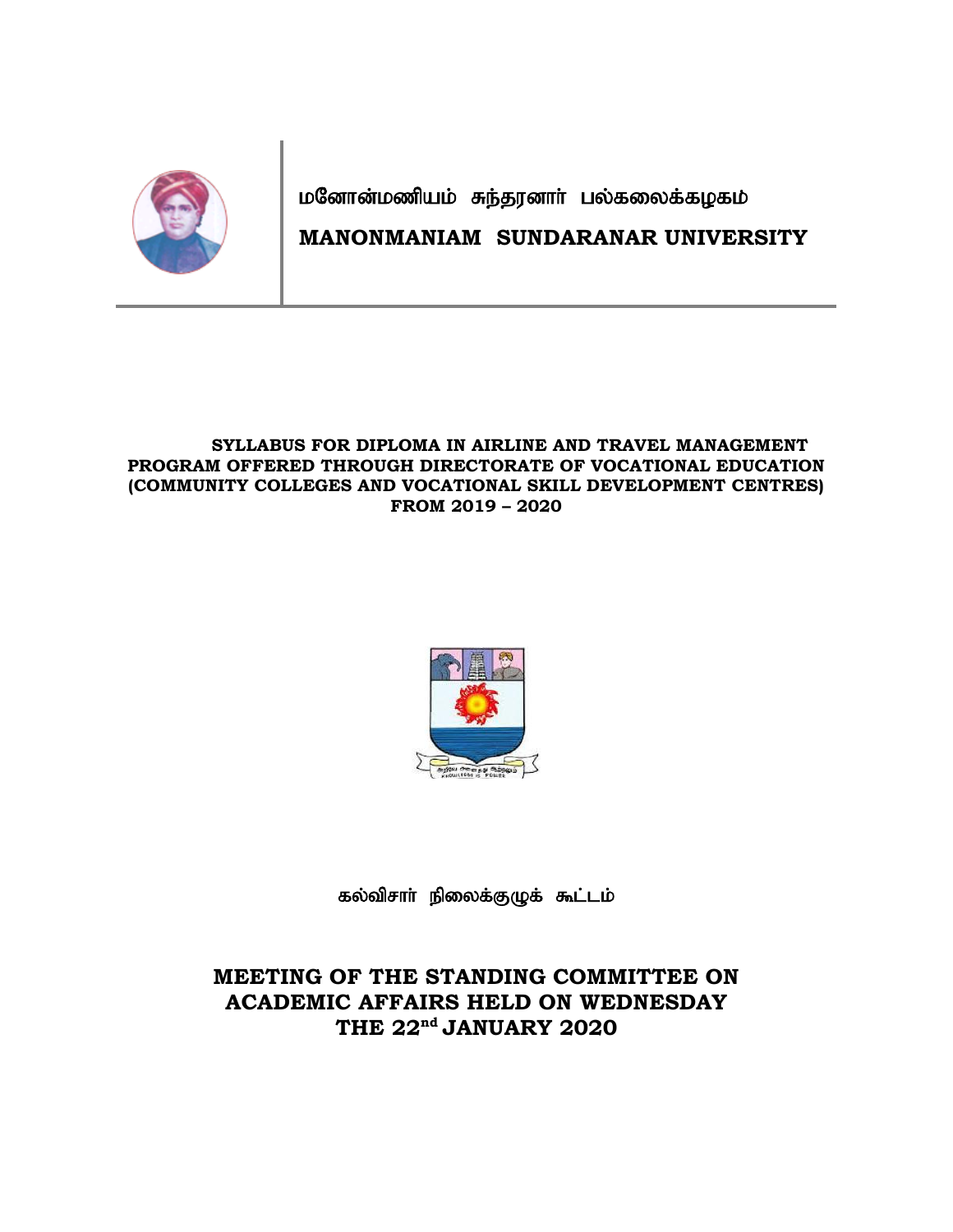## **DIPLOMA IN AIRLINE AND TRAVEL MANAGEMENT**

விமானம் மற்றும் பயண நிர்வாகம் பட்டயம்

| <b>Subject Code</b> | <b>Title of the Course</b>                      | <b>Credit</b>  | <b>Hours</b> | Passing<br>Minimum |  |  |  |
|---------------------|-------------------------------------------------|----------------|--------------|--------------------|--|--|--|
| <b>Semester I</b>   |                                                 |                |              |                    |  |  |  |
| C19TM11/E19TM01     | <b>Aviation Management</b><br>6<br>90           |                |              | 40/100             |  |  |  |
| C19TM12/E19TM02     | <b>Travel Formalities</b>                       | 6              | 90           | 40/100             |  |  |  |
| C19TM13/E19TM03     | Fundamentals of<br><b>Financial Accounting</b>  | 6              | 90           | 40/100             |  |  |  |
| C19CE10/E19CE10     | Communicative English                           | 6              | 90           | 40/100             |  |  |  |
| C19TMP1/E19TMP1     | Practical I-MS Office                           | $\overline{4}$ | 120          | 40/100             |  |  |  |
| <b>Semester II</b>  |                                                 |                |              |                    |  |  |  |
| C19TM21/E19TM04     | <b>Aviation Security</b>                        | 6              | 90           | 40/100             |  |  |  |
| C19TM22/E19TM05     | Travel Management                               | 6              | 90           | 40/100             |  |  |  |
| C19LS23/E19LS05     | Life Skill                                      | 6              | 90           | 40/100             |  |  |  |
| C19TMP2/E19TMP2     | Practical II-GALILEO<br><b>Ticketing System</b> | $\overline{4}$ | 120          | 40/100             |  |  |  |
| C19TMPW/E19TMPW     | Project /Internship                             | 10             | 150          | 40/100             |  |  |  |

## **SCHEME OF EXAMINATION**

**Eligibility for admission:** Pass in 10<sup>th</sup>Std examination conducted by the Govt. of Tamil Nadu Board of Secondary Education, Government of Tamil Nadu or any other equivalent examination.

**Examination:** Passing Minimum for each Course is 40%. Classification will be done on the basis percentage marks of the total marks obtained in all the Courses and as given below:

| $40\%$ but less than $50\%$ | $\sim$ | Third class  |
|-----------------------------|--------|--------------|
| $50\%$ but less than $60\%$ | $\sim$ | Second class |
| $60\%$ and above            | $\sim$ | First class  |

## **Theory Paper**

Internal Marks-25 External Marks-75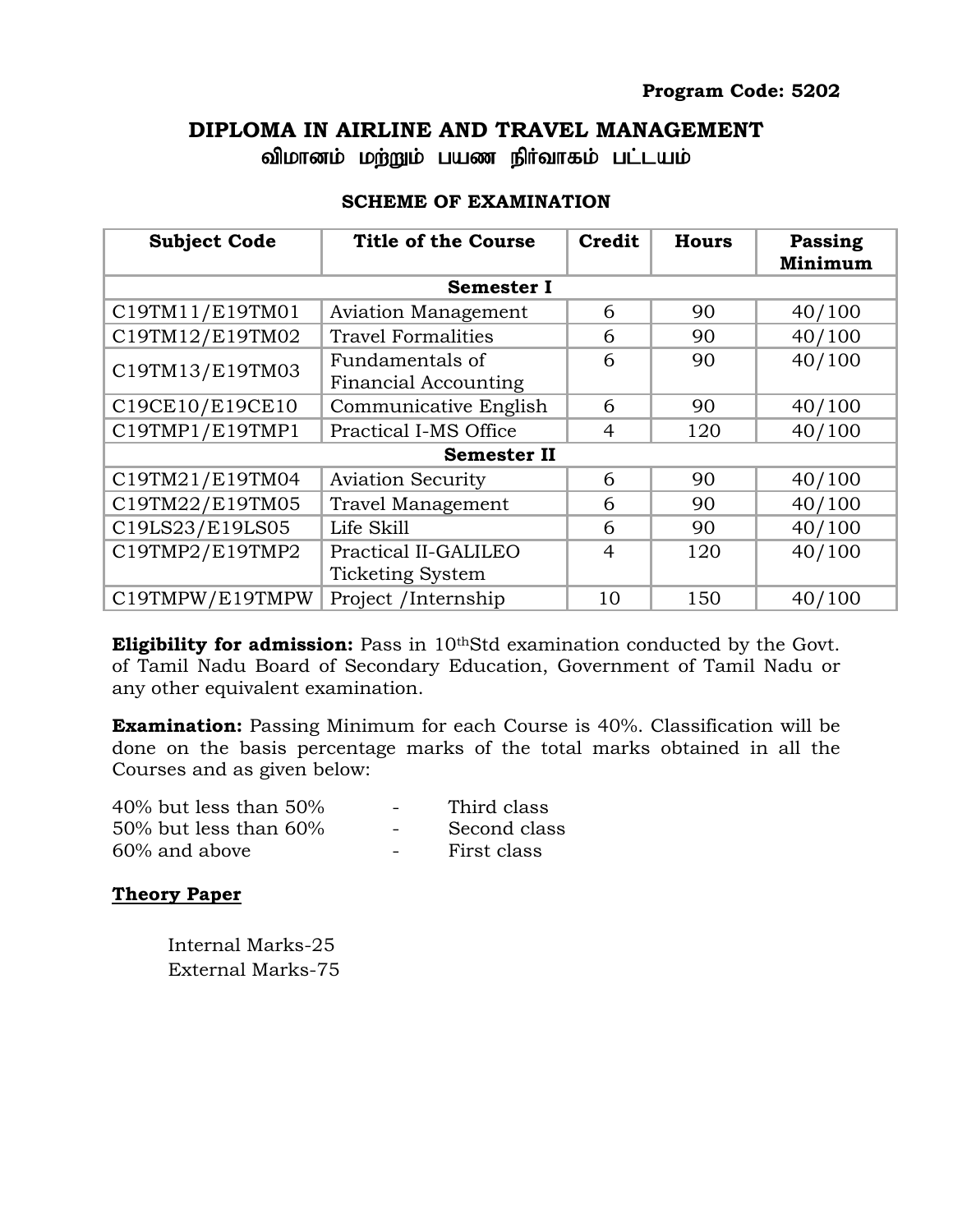## **Syllabus**

| Semester I                                     |                |                                         |  |  |
|------------------------------------------------|----------------|-----------------------------------------|--|--|
| Course $-I$                                    |                | <b>Aviation Management</b>              |  |  |
| Course – II                                    |                | <b>Travel Formalities</b>               |  |  |
| Course – III                                   |                | Fundamentals of Financial Accounting    |  |  |
| $Course - IV$                                  | $\ddot{\cdot}$ | Communicative English                   |  |  |
| $Course - V$                                   |                | Practical I-MS Office                   |  |  |
| Semester II                                    |                |                                         |  |  |
| Course – VI                                    |                | <b>Aviation Security</b>                |  |  |
| Course – VII                                   |                | Travel Management                       |  |  |
| Course – VIII                                  | $\mathcal{L}$  | Life Skill                              |  |  |
| $Course - IX$                                  |                | Practical II - GALILEO Ticketing System |  |  |
| $Course - X$                                   |                | Project / Internship                    |  |  |
| *(Semester Pattern for Community College only) |                |                                         |  |  |

### **PROGRAM OBJECTIVE:**

- To provide effective and prestigious civil aviation management service.
- To ensure the protection and safeguarding of passengers.
- To establish and maintain the highest standards of air safety through the promotion of good airmanship.

**-------**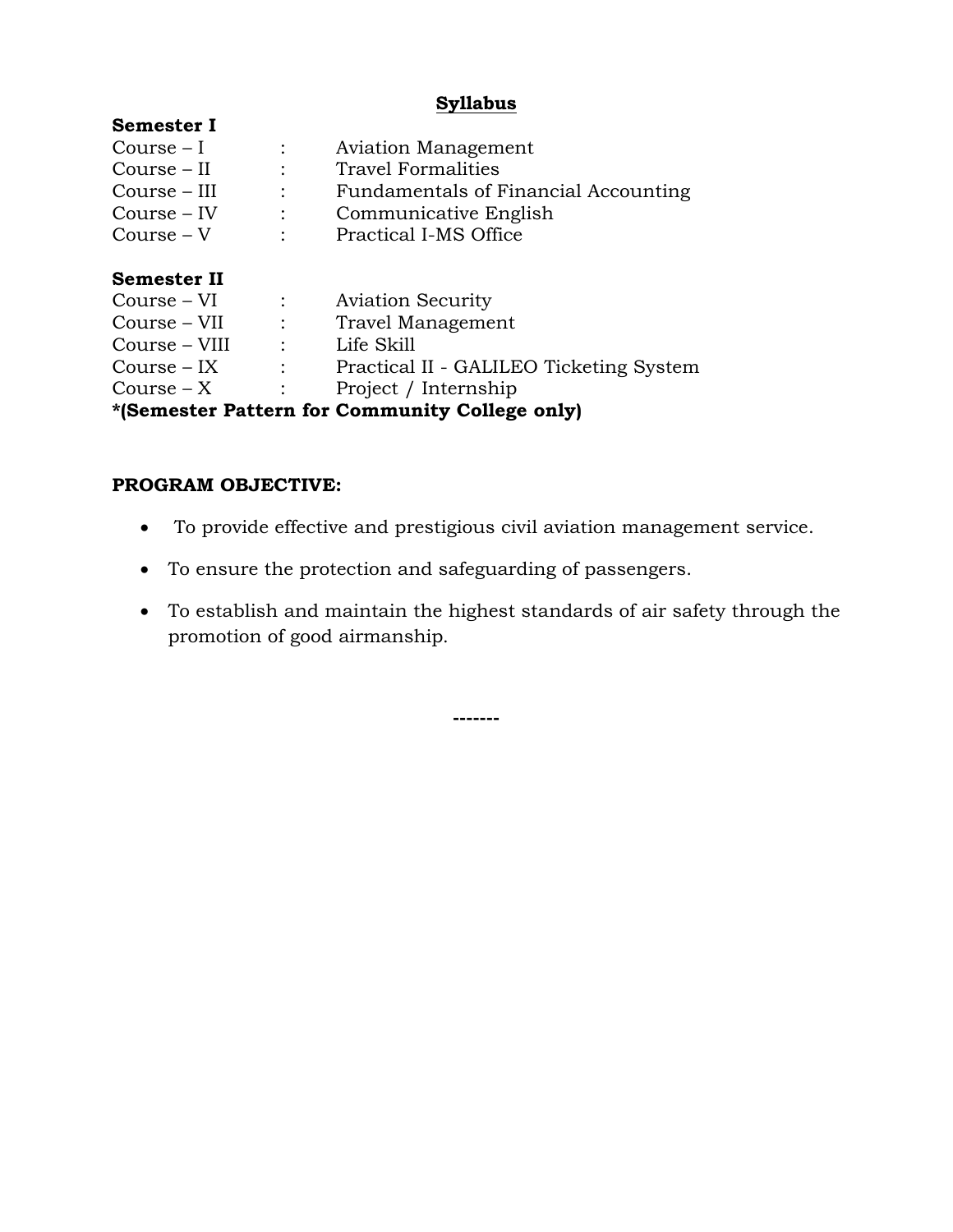#### **SEMESTER I**

## **COURSE I**

## (C19TM11/E19TM01)**AVIATION MANAGEMENT**

#### **OBJECTIVE**

- To know main types of air travel.
- To identify IATA Training Programs.
- To study onboard Documentation.

### **UNIT –I 18 Hrs**

### **INTRODUCTION TO THE AVIATION INDUSTRY**

Define Aviation – history of Aviation - the modern age of aviation began – History of aviation – about general aviation – Military aviation – three main types of air travel – scheduled Airline, Charter and corporate – Private jets.

### **UNIT –II**

### **REGULATORY AGENCIES AND AVIATION REGULATION**

Air transport regulatory agencies – what is ICAO – objectives of ICAO About ICAO – Government agencies in aviation safety – CAA, FAA, JAA and DGCA – Federal aims – Primary aims of the cabin safety office – IATA – History of IATA – IATA is a trade association and not a regulatory body  $-$  to provide the safety and highest standard of service to customers –IATA aims and objectives – IATA Training Programs.

#### **UNIT- III**

#### **CUSTOMS AND IMMIGRATION FOR AIR TRAVEL**

What are customs and immigration – About common practices – Landing card – customs declaration – General declaration – onboard Documentation – freedom of air and their types – phonetic alphabet and call sings – Roles of cabin crew in Aviation Security.

#### **UNIT –IV**

## **INTRODUCTION TO AIRCRAFT AND AVIATION FAMILIARISATION**

Aircraft types – Aircraft layout and terminology – Aircraft furnishing, system &terminology – Cockpit- Communication systems – jump seat- Ground power unit & Auxiliary power unit – Light and Electrical systems – General aviation and Ground Airport Operations terminology – Movement of an Aircraft with diagrams.

 **18 Hrs**

#### **18 Hrs**

 **18 Hrs**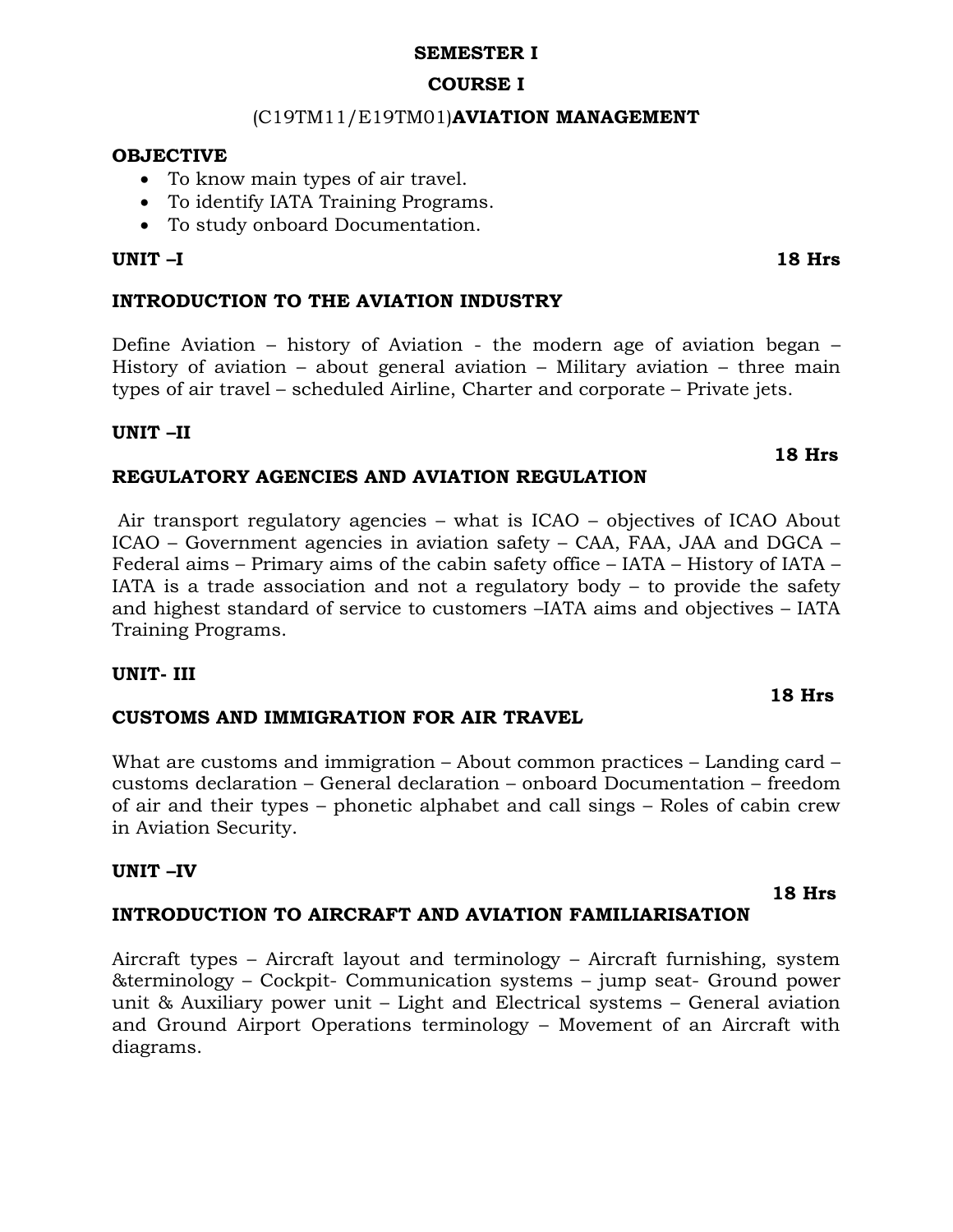## **USING TIME ZONES**

24 hour clock time- Greenwich Mean Time & Time zones – Standard local Time – Day light saving time – International Date Line – world airport codes and airline codes – Airline designators – General terms used in Aviation – block out, block in.

## **OUTCOME**

- Understand Aircraft layout and terminology.
- Learn about Airport Operations
- Understand Movement of an Aircraft with diagrams.

## **Reference Books**

- 1. Indian Aviation Industry Opportunities And Challenges Ravi Kumar VV
- 2. Principles of Airport Economics (Excel Books, First Edition 2007) P.S. Senguttuvan
- 3. Fundamentals of Air Transport Management (Excel Books, First Edition 2006) - P.S. Senguttuvan
- 4. Aviation Management (Kanishka Publishers, 2008) Ratandeep Singh,
- 5. Travel Information Manual
- 6. Sinha. P.C. Tourism Geography.
- 7. Seth. P. N. Successful Tourism Management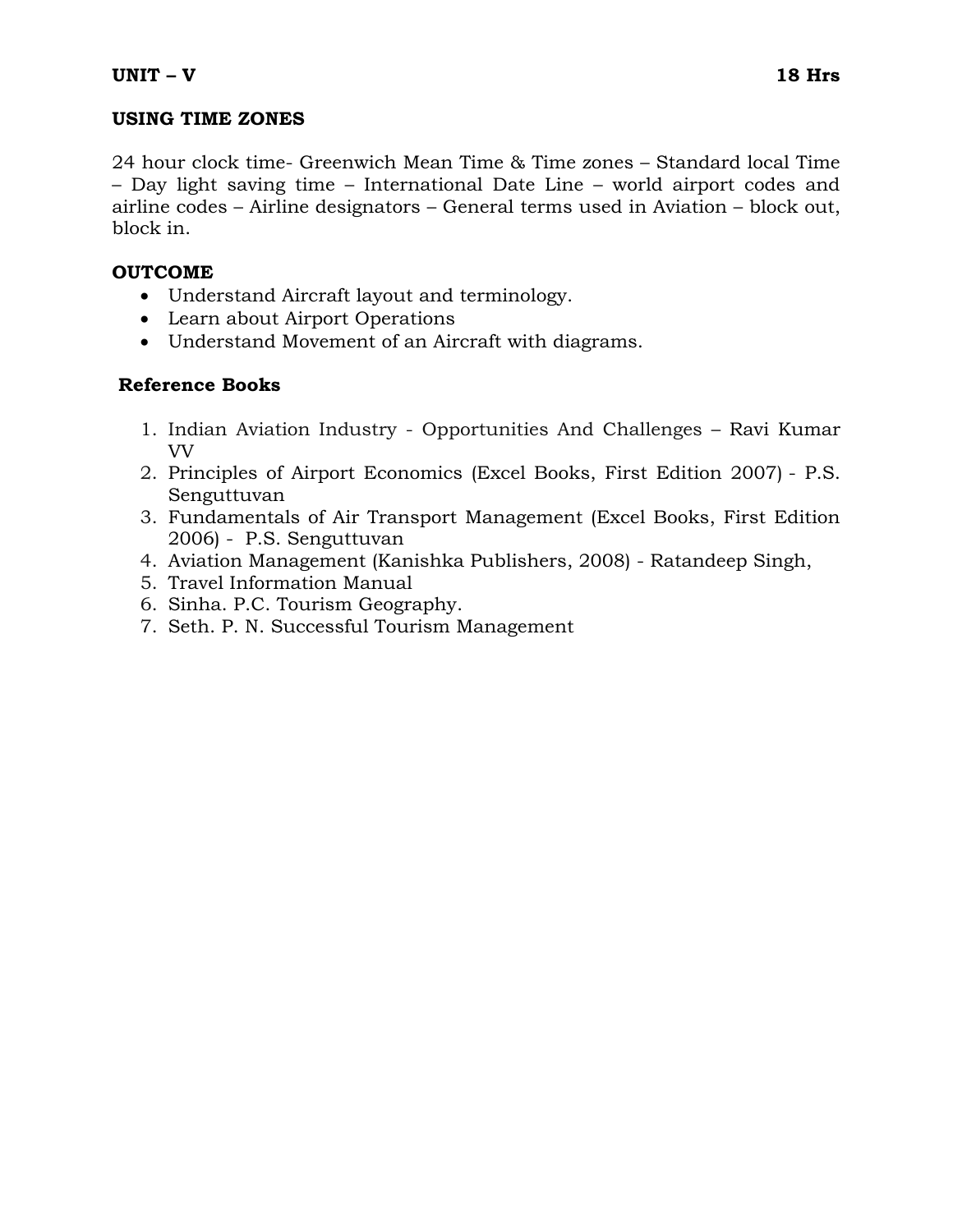## **COURSE II**

## (C19TM12/E19TM02)**TRAVEL FORMALITIES**

## **OBJECTIVES**

- To know about the Travel Documents needed for travelling.
- To understand the benefits of Insurance policies
- To learn about various services offered by Tourism Department.

## **UNIT – I 18 Hrs**

Define Passport – Types of Passport – Visa Types of Visas – Other Travel Documents – How to obtain the documents necessary for travels

## **UNIT – II 18 Hrs**

Health and preventive measures for travelers – Collection of taxes relating to travel – Customs and Currency information for customers – Different form of payment for International Travelers.

## **UNIT – III 18 Hrs**

The benefits of Insurance – The Travel Insurance Policy – General conditions applying to Insurance Policies – Insurance Documents and Claims procedures – Auxiliary Services and information supplied by travel agents – Extra Services and information – Passenger Documents – Consequences of Negligence.

## **UNIT - IV 18 Hrs**

Planning of Tourism – Evolution of Tourism Planning – various levels and types of Tourism Planning – The Airport of the Flight – Classes of services – Flight service – seating – Main Aircraft types – Airport areas.

## **UNIT – V 18 Hrs**

Analysis of an Airline Ticket: Ticket coupons – Air Ticketing information – Writing Airline Tickets – Air related Traffic Documents – How to make an Airline Ticket? Airline Ticketing Procedures – Prepaid Ticket Advice (PTA) – Refund Exchange Notice (TEN) – Miscellaneous Changes Order – Tour Order – Chanted Tours.

## **OUTCOME**

- 1. Received clear idea about documents necessary for travels
- 2. Obtained informalities about various service of travel agents
- 3. Learn about consequences of negligence

## **Reference Books:**

- 1. Travel Information Manual (TIM)
- 2. IATA Ticketing Hand Book
- 3. Chand, Mohinder, Travel Agency Management
- 4. Jagmohan Negi: Air Travel Ticketing and Fare Construction.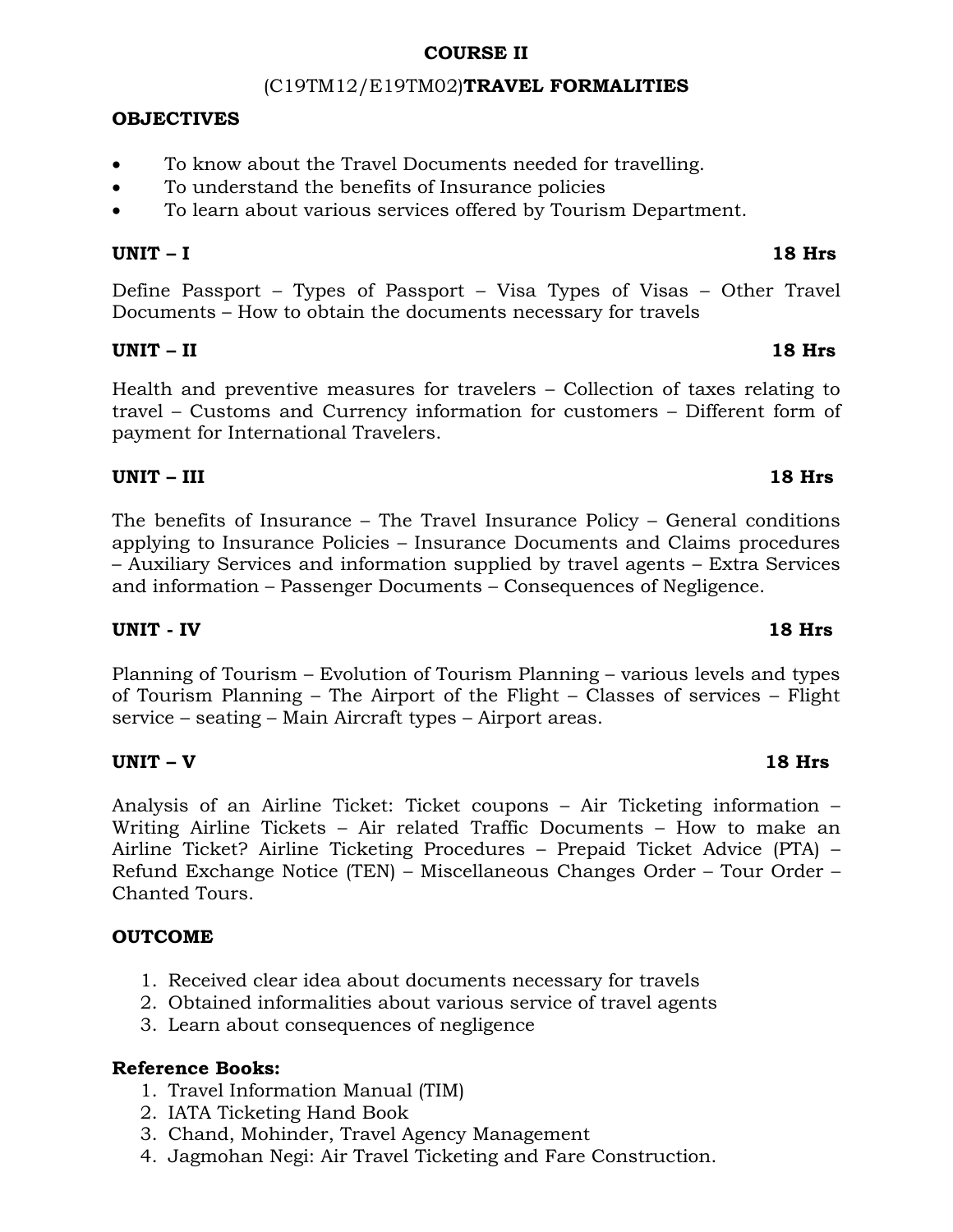#### **COURSE III**

(C19TM13/E19TM03)**FUNDAMENTALS OF FINANCIAL ACCOUNTING**

### **Objective**

 The course is intended to expose the student on the accounting principles and various aspects related to costing and management accounting. The course will impart the required training so as to make him ready to work in industry.

## **UNIT I 18 Hrs**

## **INTRODUCTION**

Cost Terms, Concepts, and Classifications- General Cost Classifications- Cost Classifications on Financial Statements

## **UNIT II** 18 Hrs

### **Trial Balance**

Book Keeping, Journal Entry, Ledger, Trial Balance

## **UNIT III 18 Hrs**

## **Final Accounts**

Procedure for preparing final accounts: Profit and Loss Account. Balance Sheet.

## **UNIT IV 18 Hrs**

## **Costing Techniques**

Cost Sheet, Types of Costing, Product Costing, Process Costing, Acitivity Based Costing

## **UNIT V 18 Hrs**

## **Long-term Decision Making**

Capital investment appraisal techniques- Accounting rate of return- Payback-Discounted payback- Net present value- Internal rate of return- Profitability index

## **Text Book :**

1[.Al](https://www.amazon.com/s/ref=dp_byline_sr_book_1?ie=UTF8&text=Al+L.%2C+Morse%2C+Wayne+J.+Hartgraves&search-alias=books&field-author=Al+L.%2C+Morse%2C+Wayne+J.+Hartgraves&sort=relevancerank) [L.,](https://www.amazon.com/s/ref=dp_byline_sr_book_1?ie=UTF8&text=Al+L.%2C+Morse%2C+Wayne+J.+Hartgraves&search-alias=books&field-author=Al+L.%2C+Morse%2C+Wayne+J.+Hartgraves&sort=relevancerank) [Morse,](https://www.amazon.com/s/ref=dp_byline_sr_book_1?ie=UTF8&text=Al+L.%2C+Morse%2C+Wayne+J.+Hartgraves&search-alias=books&field-author=Al+L.%2C+Morse%2C+Wayne+J.+Hartgraves&sort=relevancerank) [Wayne](https://www.amazon.com/s/ref=dp_byline_sr_book_1?ie=UTF8&text=Al+L.%2C+Morse%2C+Wayne+J.+Hartgraves&search-alias=books&field-author=Al+L.%2C+Morse%2C+Wayne+J.+Hartgraves&sort=relevancerank) [J.](https://www.amazon.com/s/ref=dp_byline_sr_book_1?ie=UTF8&text=Al+L.%2C+Morse%2C+Wayne+J.+Hartgraves&search-alias=books&field-author=Al+L.%2C+Morse%2C+Wayne+J.+Hartgraves&sort=relevancerank) [Hartgraves,](https://www.amazon.com/s/ref=dp_byline_sr_book_1?ie=UTF8&text=Al+L.%2C+Morse%2C+Wayne+J.+Hartgraves&search-alias=books&field-author=Al+L.%2C+Morse%2C+Wayne+J.+Hartgraves&sort=relevancerank) 2015, Managerial Accounting , Cambridge Business Publishers; 7th edition

2[.Jonathan](https://www.amazon.com/s/ref=dp_byline_sr_book_1?ie=UTF8&text=Jonathan+Berk&search-alias=books&field-author=Jonathan+Berk&sort=relevancerank) [Berk](https://www.amazon.com/s/ref=dp_byline_sr_book_1?ie=UTF8&text=Jonathan+Berk&search-alias=books&field-author=Jonathan+Berk&sort=relevancerank) , Peter De Marzo, Jarrad Harford, 2014, Fundamentals of Corporate Finance (3rd Edition)(Pearson Series in Finance) 3rd Edition, Pearson Series in Finance 3.Gitman, L.G. and Zutter, C.J, 2014. Principles of Managerial Finance. U.S.A.: Pearson

## **Reference Books:**

1.RH Macve, 2015 Fair value vs conservatism? Aspects of the history of accounting, auditing, business and finance from ancient Mesopotamia to modern China, The British Accounting Review, - Elsevier

2.T Loughran, B McDonald, 2016, Textual analysis in accounting and finance: A survey-Journal of Accounting Research, - Wiley Online Library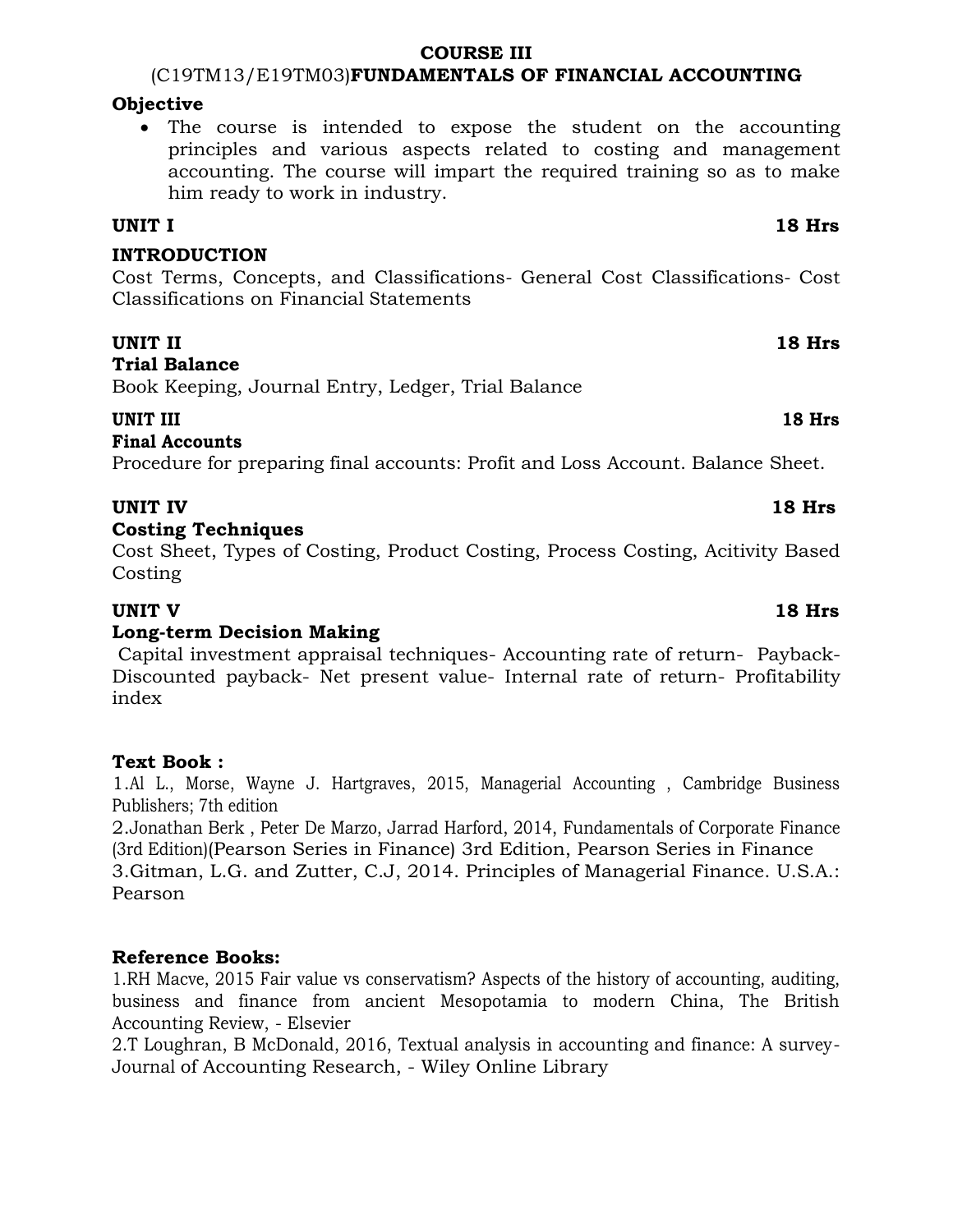## **COURSE IV**

## (C19CE10/E19CE10)**COMMUNICATIVE ENGLISH**

### 1. **Basic Grammar**:

- a. Review of grammar
- b. Remedial study of grammar
- c. Simple sentence
- d. Word passive voice etc.

## 2. **Bubbling Vocabulary**:

- a. Synonyms
- b. Antonyms
- c. One work Institution

## **3. Reading and Understanding English**

- a. Comprehension passage
- b. Précis writing
- c. Developing a story from hints.

## **4. Writing English**

- a. Writing Business letters.
- b. Paragraph writing
- c. Essay writing
- d. Dialogue writing

## **5. Speaking English**

- a. Expressions used under different circumstances
- b. Phonetics

## **Reference** : 1. V.H.Baskaran – "English Made Easy"

2. V.H.Baskaran – "English Composition Made Easy"

(Shakespeare Institute of English Studies, Chennai)

3. N.Krishnaswamy – "Teaching English Grammar"

(T.R.Publication, Chennai)

4. "Life Skill" – P.Ravi, S.Prabakar and T.Tamzil Chelvam,

M.S.University, Tirunelveli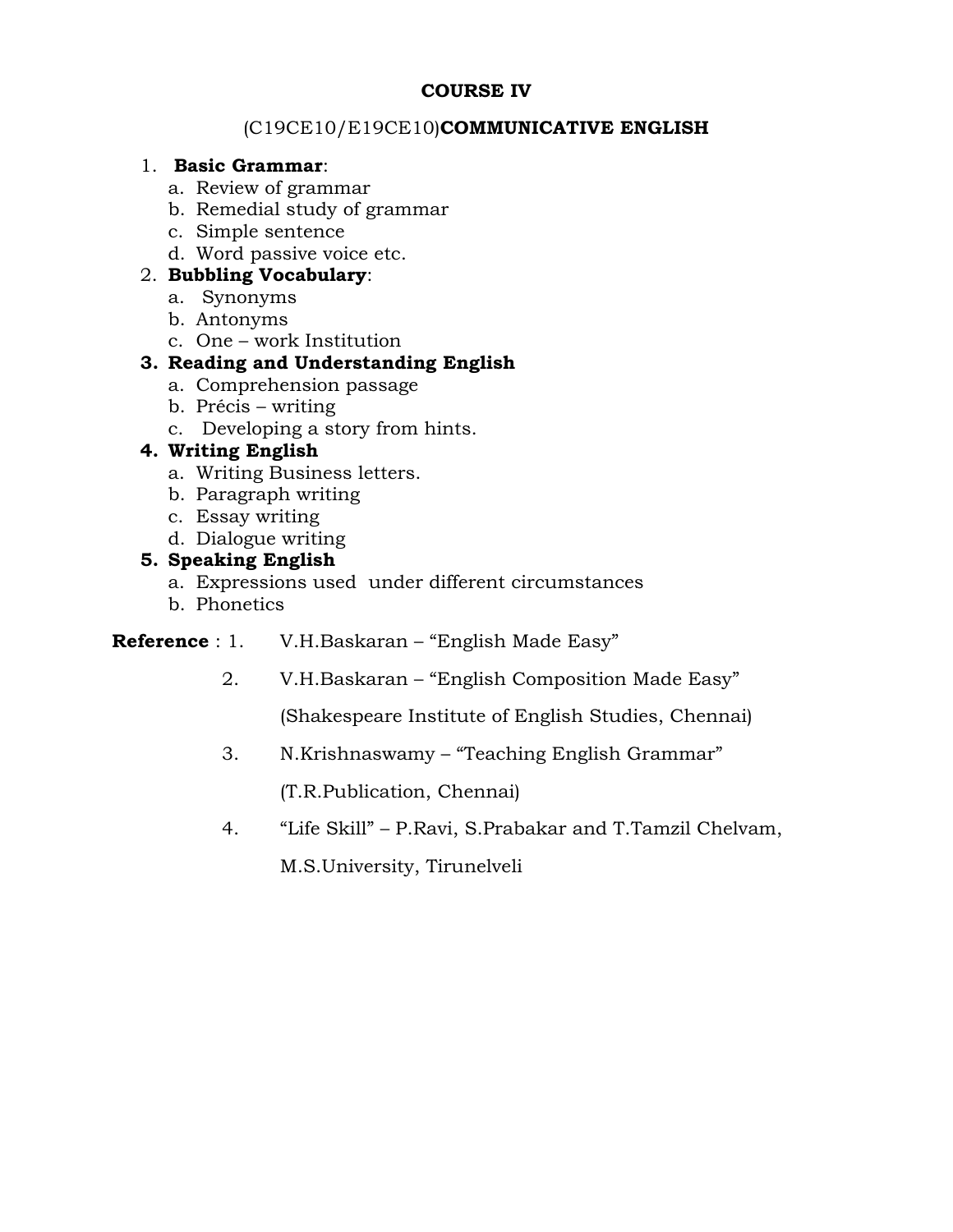### **COURSE V**

## **PRACTICAL – I**

### (C19TMP1/E19TMP1)**MS OFFICE**

#### **List of Exercises**

- 1. Capabilities of computers, Block diagram, generations of computers
- 2. Types of computers, Input devices, output devices, memory devices, Storage devices, RAM and ROM, Internet and its concepts.
- 3. Applying advanced formatting techniques, formatting pages, working with columns, constructing high quality tables
- 4. Creating outlines in word. Working with complex documents, managing data with word
- 5. Mail merge, publishing online forms, adding references to documents, working together on documents.
- 6. Creating Excel worksheets: entering and editing cell entries, working with numbers, changing worksheet layout, other formatting options, printing in excel, creating charts and statistical functions.
- 7. Creating power point presentations.

## **Reference Books:-**

- 1) Gini Courter & Annettel Maraquis-MS Office 2010, BPB Publishing
- 2) Stephen L. Nelson-Office 2010
- 3) Tata Mc Graw Hill-Computer reference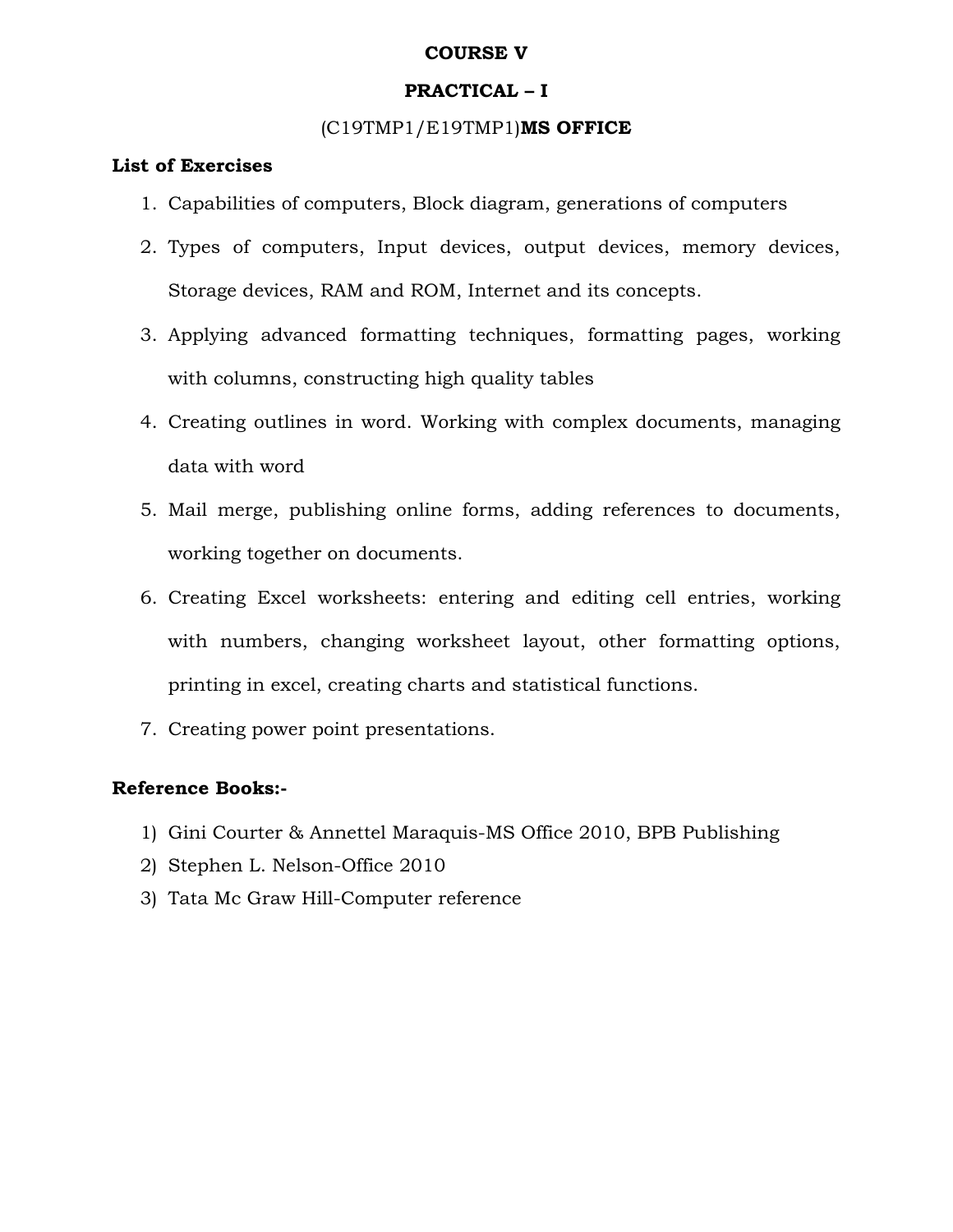## **SEMESTER II COURSE VI** (C19TM21/E19TM04)**AVIATION SECURITY**

## **Objectives**

- To learn the Role of security .
- To know the aviation Security Structure
- To understand the cargo services

## **UNIT-I 18 Hrs**

Current threats to the aviation industry. Role of Security Manager in Keeping Aviation Security.

## **UNIT-II 18 Hrs**

Aviation Security regulations and the international organizations behind them. Relevant measures to aviation security.

## **UNIT-III 18 Hrs**

Airport access control for people and vehicles: Aviation Security Structure. Aviation Security Regulatory organization.

## **UNIT-IV 18 Hrs**

Passenger, Cargo, Mail and Catering Security Basics.

## **UNIT-V 18 Hrs**

Common airport and in flight security measures for responding to threats. Monitor and apply Airport Security.

## **Reference Books:**

- 1. Aviation and Airport Security by Kathleen Sweet
- 2. Hand book of Aviation Security.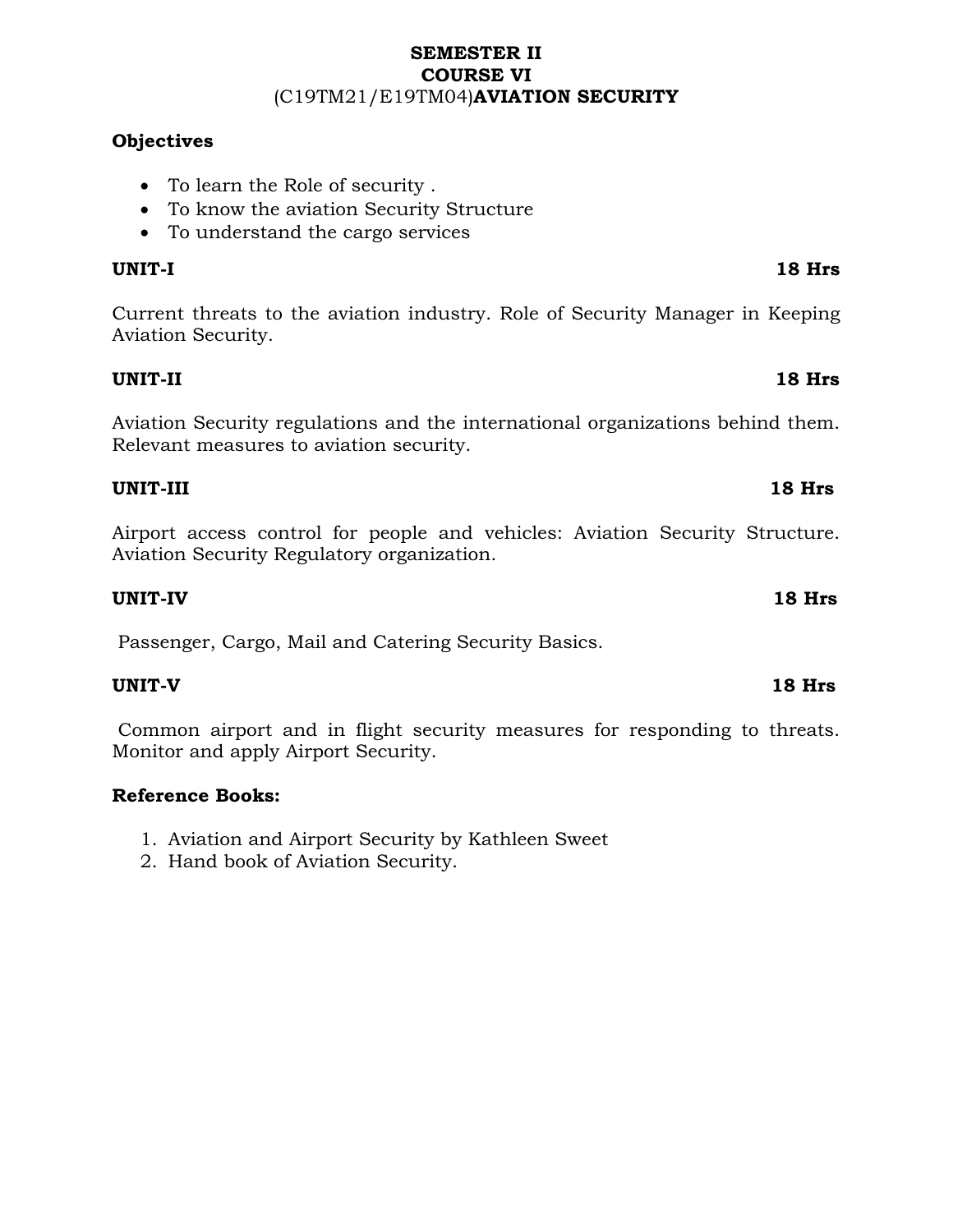#### **COURSE VII**

### (C19TM22/E19TM05)**TRAVEL MANAGEMENT**

### **OBJECTIVES**

- To find out the business operation of Travel Agency
- To know the rules and regulations of agency.
- To know the essential requirements of tour operators.

### **UNIT -I 18 Hrs**

Travel Management- concepts- objectives –significance of travel agency. Tour operation business by the Travel agency, Nature and scope of Travel agency. Qualification of a travel agent

### **UNIT -II 18 Hrs**

Functions of Travel agency- Types of Services offered by Travel Agent-Travel terminology-Travel agent approved by Government of India – formalities, rules and regulations.

### **UNIT -III 18 Hrs**

Travel Formalities - Passport - Visa – Health requirements - Information regarding Airport Formalities-Customs and Clearance. Arrangements with Hotels.

#### **UNIT-IV 18 Hrs**

Tour Operators –functions-Tour package Formulations Essential requirements of a successful tour operator. Tour operators and Various Associations

## **UNIT –V 18 Hrs**

Travel Information and Counseling to tourist, Fiscal and Non fiscal incentives available to Travel agencies and tour operating Business. Public sector and private sector in Tourism.

#### **OUTCOME**

- 1. Understand the Essential requirements of a successful tour operator.
- 2. Learn the purpose of tour operators.
- 3. Understand the operations of travel Agency.

## **Reference Books:-**

- 1. Seth. P. N., Successful Tourism Management.
- 2. Foster, Douglas, Travel and Tourism Management.
- 3. Sharma. J. K., Tourism Development.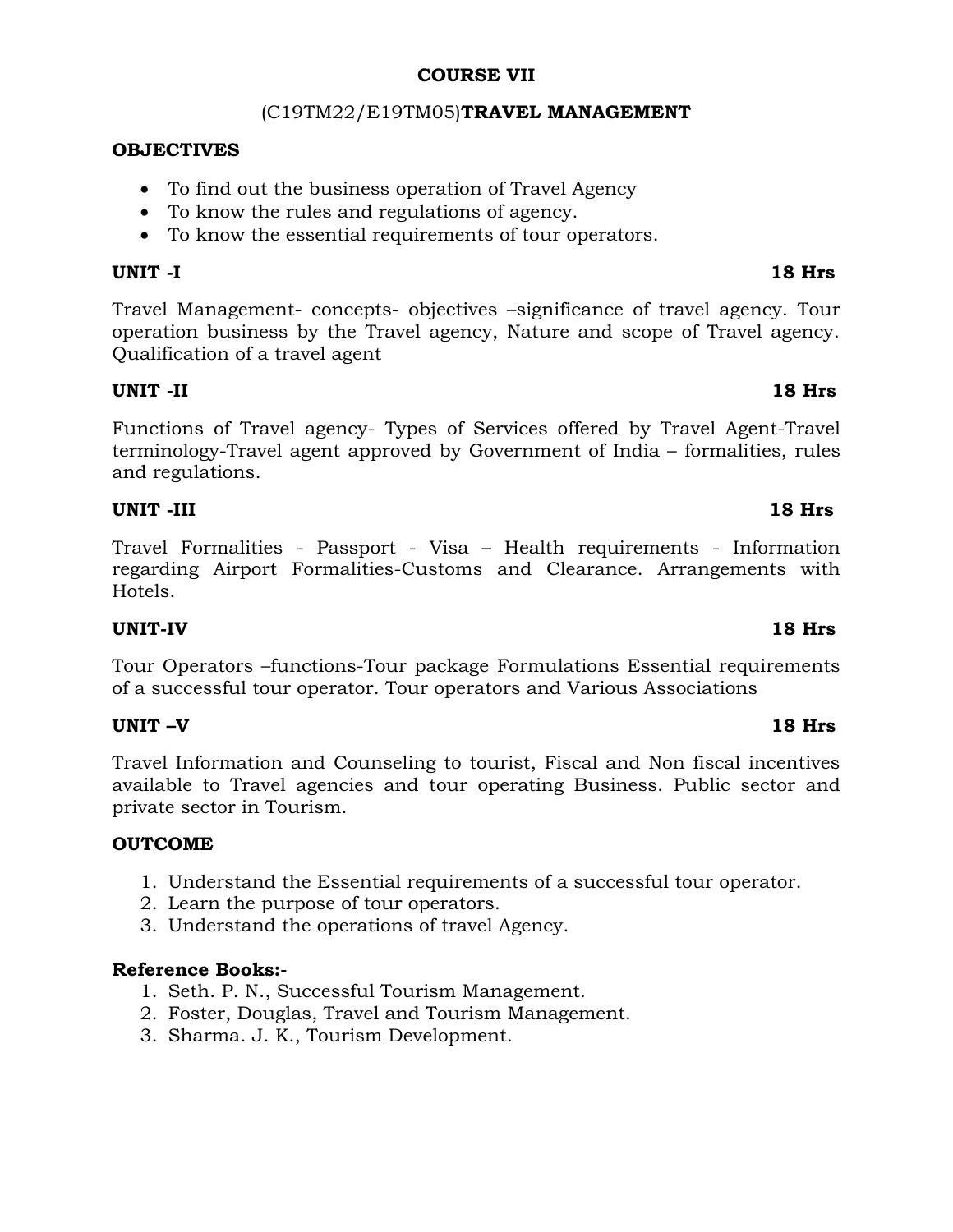## **COURSE VIII**

### (C19LS23/E19LS05)**Life Skill**

- I Life Coping or adjustment
	- (a) External and internal influence in one's life
	- (b) Process of coping or adjustment
	- (c) Coping with physical change and sexuality
	- (d) Coping with stress, shyness, fear, anger far live and criticism.

## II Attitude

- (a)Attitude
- (b)Self acceptance, self esteem and self actualization
- (c)Positive thinking
- III Problem Solving
	- (a) Goal Setting
	- (b) Decision Making
	- (c) Time Management and stress Management.

## IV Computers

- (a) Introduction to Computers
- (b) M.S.Office
- (c) Power Point

## V Internet

- (a) Introduction to internet
- (b)  $E$  mail
- (c) Browsing

## **References:**

- 1) Life Skill Programme course I & II by Dr. Xavier Alphona MCRDCE Publications. R.K.Mutt Road, Chennai – 28
- 2) ஆளுமை பண்பு வளர்த்தல் மற்றும் தகவல் தொடர்பு by M.Selvaraj Community College,Palayamkottai
- 3) "Life Skill" –P.Ravi, S.Prabahar & T.Tamil Chelvam, M.S. University, Tirunelveli